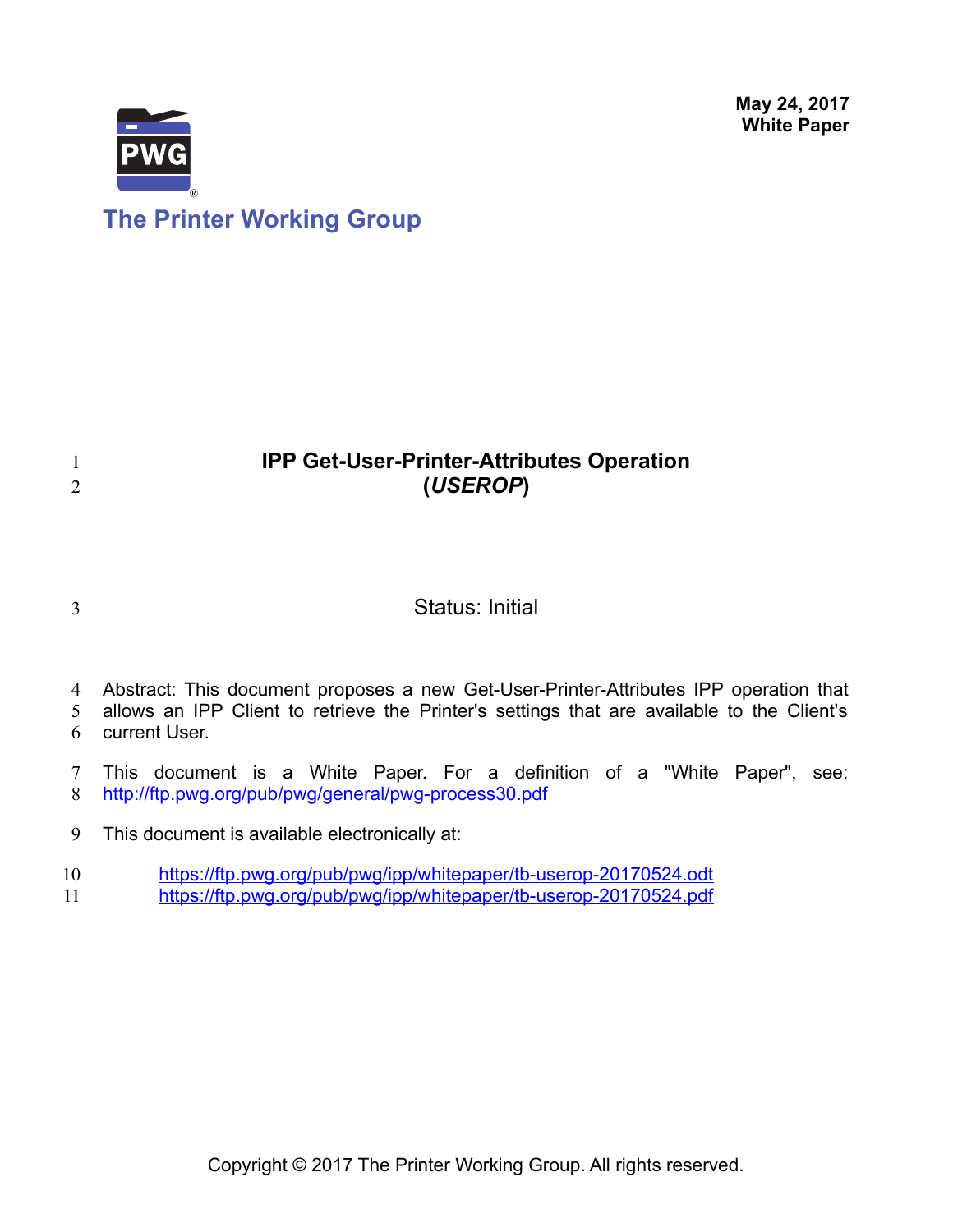Copyright © 2017 The Printer Working Group. All rights reserved. 12

#### Title: *IPP Get-User-Printer-Attributes Operation (USEROP)* 13

The material contained herein is not a license, either expressed or implied, to any IPR owned or controlled by any of the authors or developers of this material or the Printer Working Group. The material contained herein is provided on an "AS IS" basis and to the maximum extent permitted by applicable law, this material is provided AS IS AND WITH ALL FAULTS, and the authors and developers of this material and the Printer Working Group and its members hereby disclaim all warranties and conditions, either expressed, implied or statutory, including, but not limited to, any (if any) implied warranties that the use of the information herein will not infringe any rights or any implied warranties of merchantability or fitness for a particular purpose. 14 15 16 17 18 19 20 21 22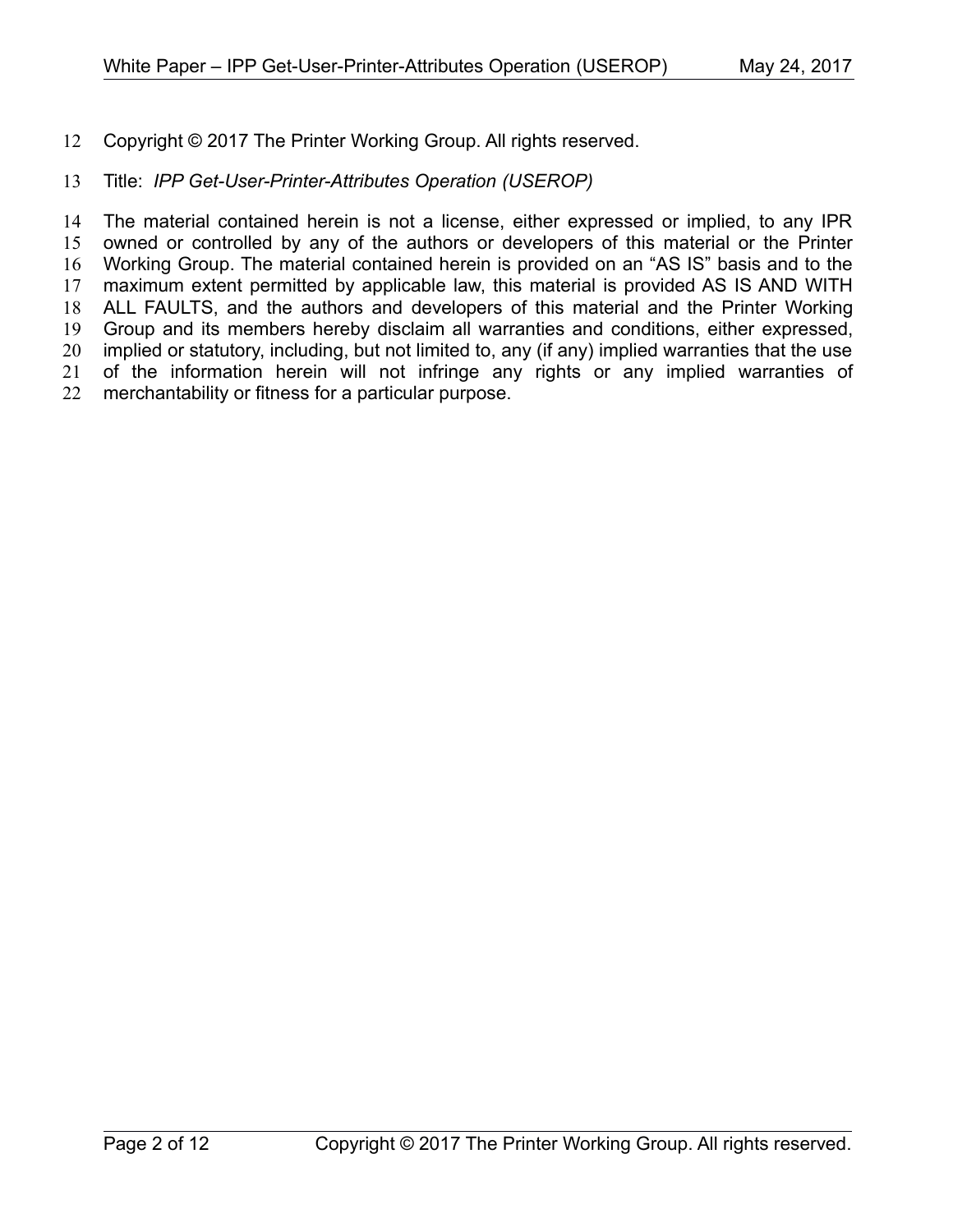| 23 | <b>Table of Contents</b>                                                |  |
|----|-------------------------------------------------------------------------|--|
| 24 | 1                                                                       |  |
| 25 |                                                                         |  |
| 26 |                                                                         |  |
| 27 |                                                                         |  |
| 28 |                                                                         |  |
| 29 |                                                                         |  |
| 30 |                                                                         |  |
| 31 |                                                                         |  |
| 32 | 3.1.2 User Not Listed in Print Policy Denied Ability to Print in Color7 |  |
| 33 |                                                                         |  |
| 34 |                                                                         |  |
| 35 |                                                                         |  |
| 36 |                                                                         |  |
| 37 |                                                                         |  |
| 38 |                                                                         |  |
| 39 |                                                                         |  |
| 40 | 7                                                                       |  |
| 41 |                                                                         |  |
| 42 |                                                                         |  |
| 43 |                                                                         |  |
| 44 |                                                                         |  |
| 45 |                                                                         |  |
| 46 |                                                                         |  |
| 47 |                                                                         |  |
| 48 |                                                                         |  |

# 49

# **List of Figures**

50

# **List of Tables**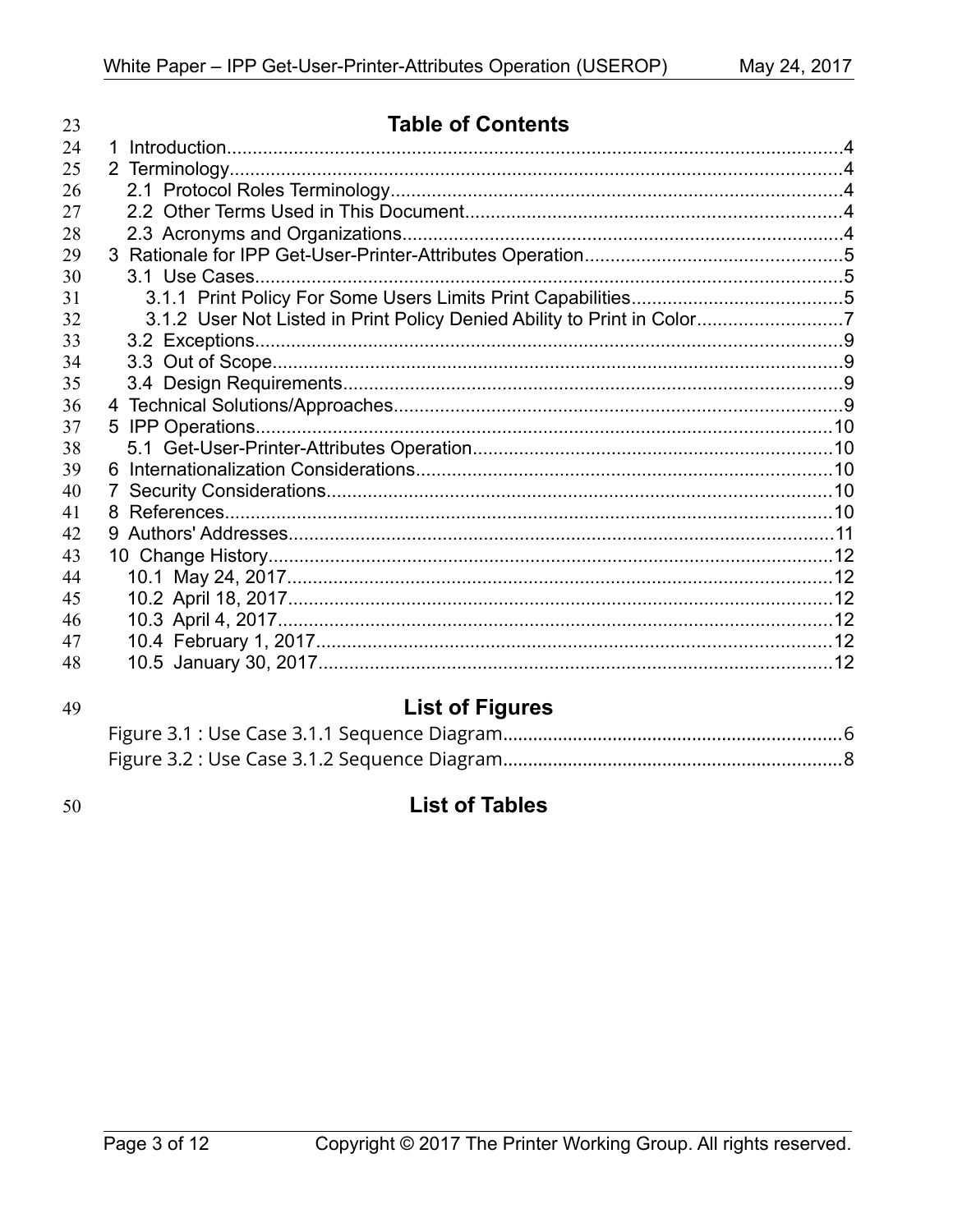# **1 Introduction** 51

This document proposes a new Get-User-Printer-Attributes IPP operation that allows an IPP Client to retrieve the Printer's settings that are available to the Client's current User. It is semantically identical to the existing Get-Printer-Attributes IPP operation [\[RFC8011\],](#page-10-0) with the key difference that the Printer will always respond with an authentication challenge. Once the Client has authenticated using the User's credentials, the Printer will respond with the settings for that user. 52 53 54 55 56 57

# **2 Terminology** 58

### **2.1 Protocol Roles Terminology** 59

This document defines the following protocol roles in order to specify unambiguous conformance requirements: 60 61

*Client*: Initiator of outgoing IPP session requests and sender of outgoing IPP operation requests (Hypertext Transfer Protocol -- HTTP/1.1 [\[RFC7230\]](#page-10-1) User Agent). 62 63

*Printer*: Listener for incoming IPP session requests and receiver of incoming IPP operation requests (Hypertext Transfer Protocol -- HTTP/1.1 [\[RFC7230\]](#page-10-1) Server) that represents one or more Physical Devices or a Logical Device. 64 65 66

#### **2.2 Other Terms Used in This Document** 67

User: A person or automata using a Client to communicate with a Printer. 68

#### **2.3 Acronyms and Organizations** 69

- *IANA*: Internet Assigned Numbers Authority,<http://www.iana.org/> 70
- *IETF*: Internet Engineering Task Force,<http://www.ietf.org/> 71
- *ISO*: International Organization for Standardization,<http://www.iso.org/> 72
- 73 PWG: Printer Working Group, **http://www.pwg.org/**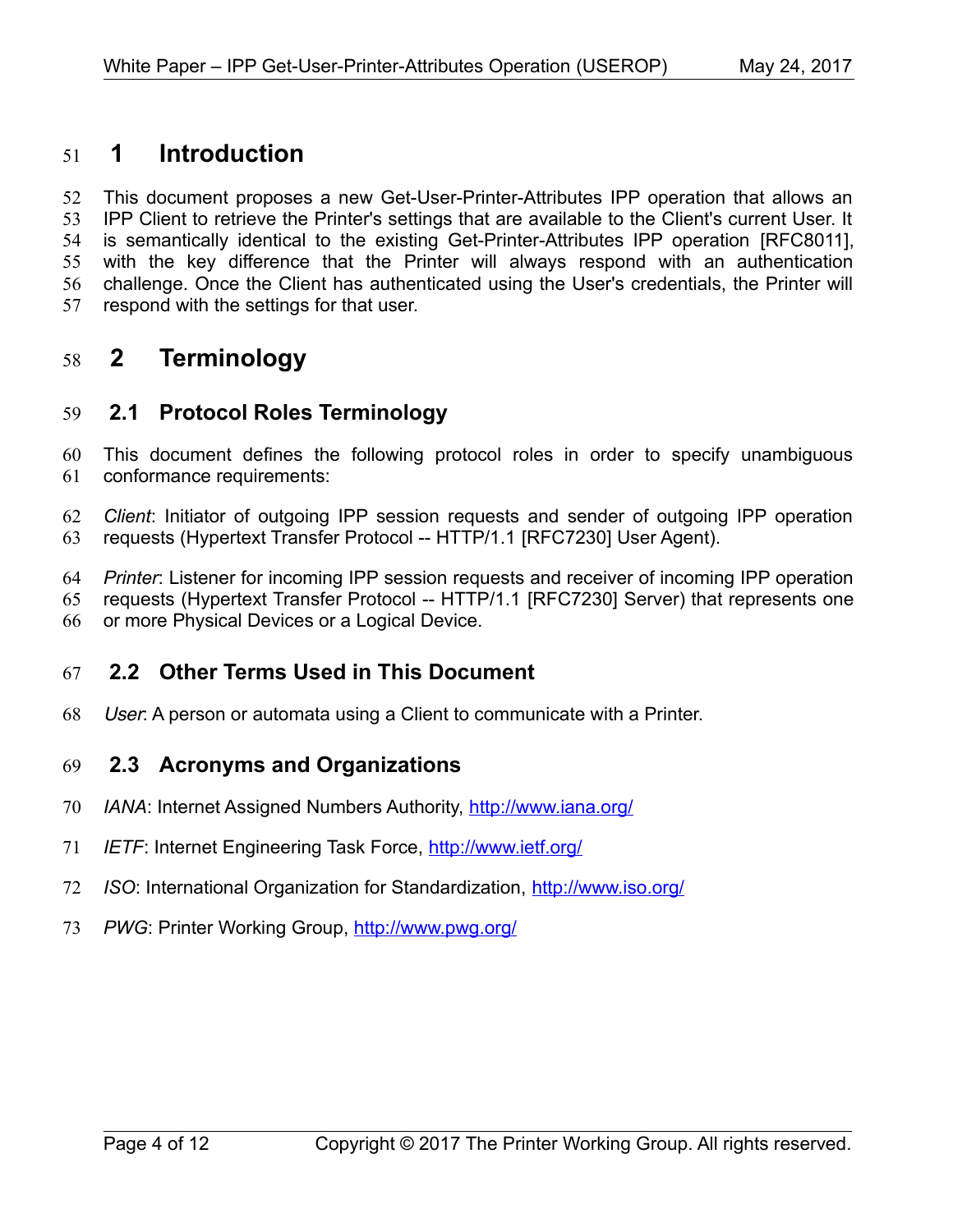# **3 Rationale for IPP Get-User-Printer-Attributes Operation** 74

While there are many solutions, both standard and non-standard, for creating print policies that provide a way to specify allowed or disallowed features according to individual users, systems, applications and so forth, there is no established method that is in-band of IPP. Having a print policy method using IPP would better support systems such as IPP Everywhere [\[PWG5100.14\]](#page-9-0) in print infrastructures provided by public print providers, enterprises or educational environments such as university settings. 75 76 77 78 79 80

Technical justification for pursuing the creation of a new IPP operation rather than reusing or overloading existing operations such as Get-Printer-Attributes is discussed in section [4.](#page-8-0) 81 82

#### <span id="page-4-0"></span> **3.1 Use Cases** 83

The need for solutions to these use cases emerged during the process of writing the IPP Implementor's Guide v2 [\[PWG5100.19\].](#page-10-2) 84 85

#### **3.1.1 Print Policy For Some Users Limits Print Capabilities** 86

Sue wants to print her report on her department's workgroup printer. She wants to print it in color to make the color graphs look best. However, she has abused her printing privileges, so her department head has instructed the network administrator to restrict her user account's ability to print in color. 87 88 89 90

Sue opens the document on her laptop, chooses to print, and selects the department's workgroup printer. The Printer authenticates the laptop using Sue's credentials, and then provides the laptop with the print choices available for Sue's account, which does not include color printing. Sue decides whether to print it in black-and-white anyway or to print from one of the campus print centers, where she can pay to print in color. 91 92 93 94 95

Bob is an associate professor in the same department as Sue. His account has no limitations for color printing. He opens a document on his tablet, taps to print, and selects the department's workgroup printer. His tablet presents print options including the option of printing in color. Bob chooses to print in color, and prints his document, which prints in color as he expects. 96 97 98 99 100

Figure [3.1](#page-5-0) illustrates this use case with a sequence diagram. 101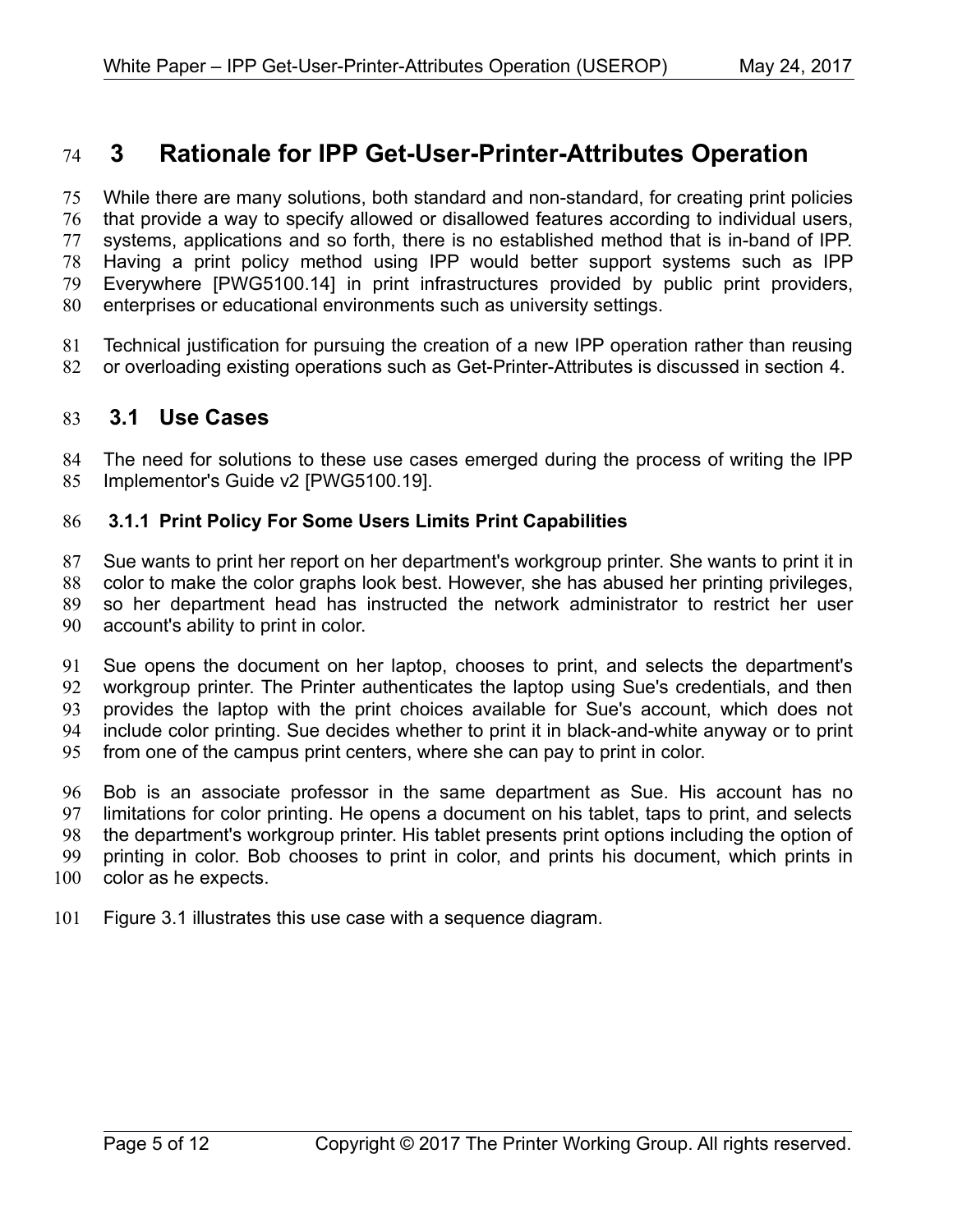



<span id="page-5-0"></span>*Figure 3.1 : Use Case 3.1.1 Sequence Diagram*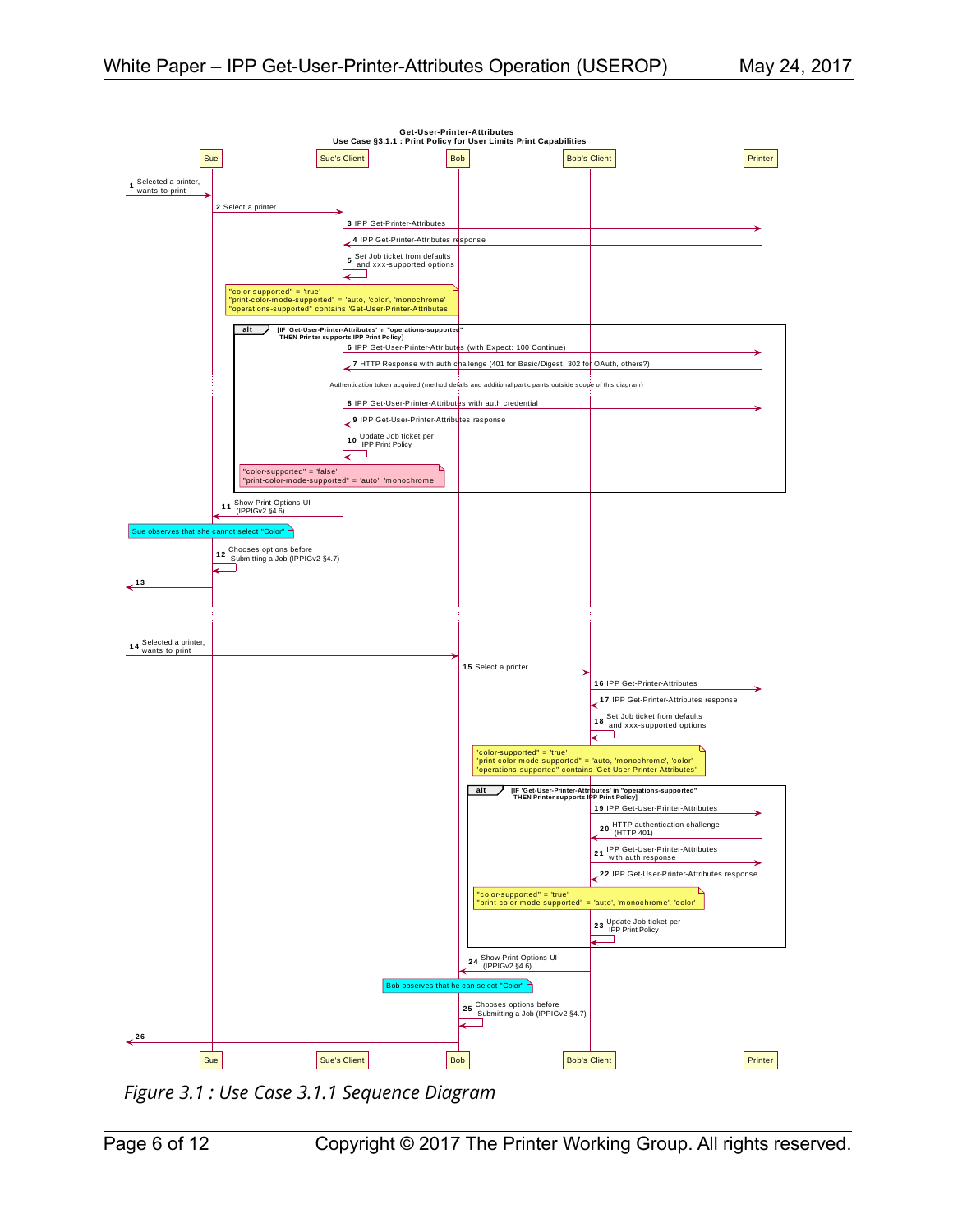#### **3.1.2 User Not Listed in Print Policy Denied Ability to Print in Color** 102

In this use case, a user who is not named in the print policy system is denied the ability to print using existing conventional IPP print protocol use. The Client may implement support for IPP Print Policy but authentication may fail, or the Client may have not implemented support for IPP Print Policy. 103 104 105 106

Duncan is at the office and needs to print a 5 page report that contains color diagrams before his next meeting. His office user account has been granted permission by his office network administrator to print in color. Duncan opens the document on his tablet, taps to print, and selects the desired Printer. The tablet fetches the Printer's default capabilities, and then authenticates using Duncan's user account to retrieve the print options available to him as per his account's print policy, including the option to print in color or monochrome. He prints the document using the color option, retrieves the hardcopy from the printer, and then goes on to his meeting. 107 108 109 110 111 112 113 114

Ed is visiting Duncan's office and needs to print a 3 page document. Ed is not listed as a user in the print policy. Ed opens the document on his laptop, clicks to print, and selects the Printer recommended by Duncan. The laptop does not support print policies or does but has no valid credentials. The Printer provides Ed's laptop with the default print capabilities. When the Job is submitted to the Printer, the Printer rejects the Job or identifies the setting that were adjusted, since unknown users don't have the right to print in color on this printer. 115 116 117 118 119 120 121

Figure [3.2](#page-7-0) illustrates this use case with a sequence diagram. 122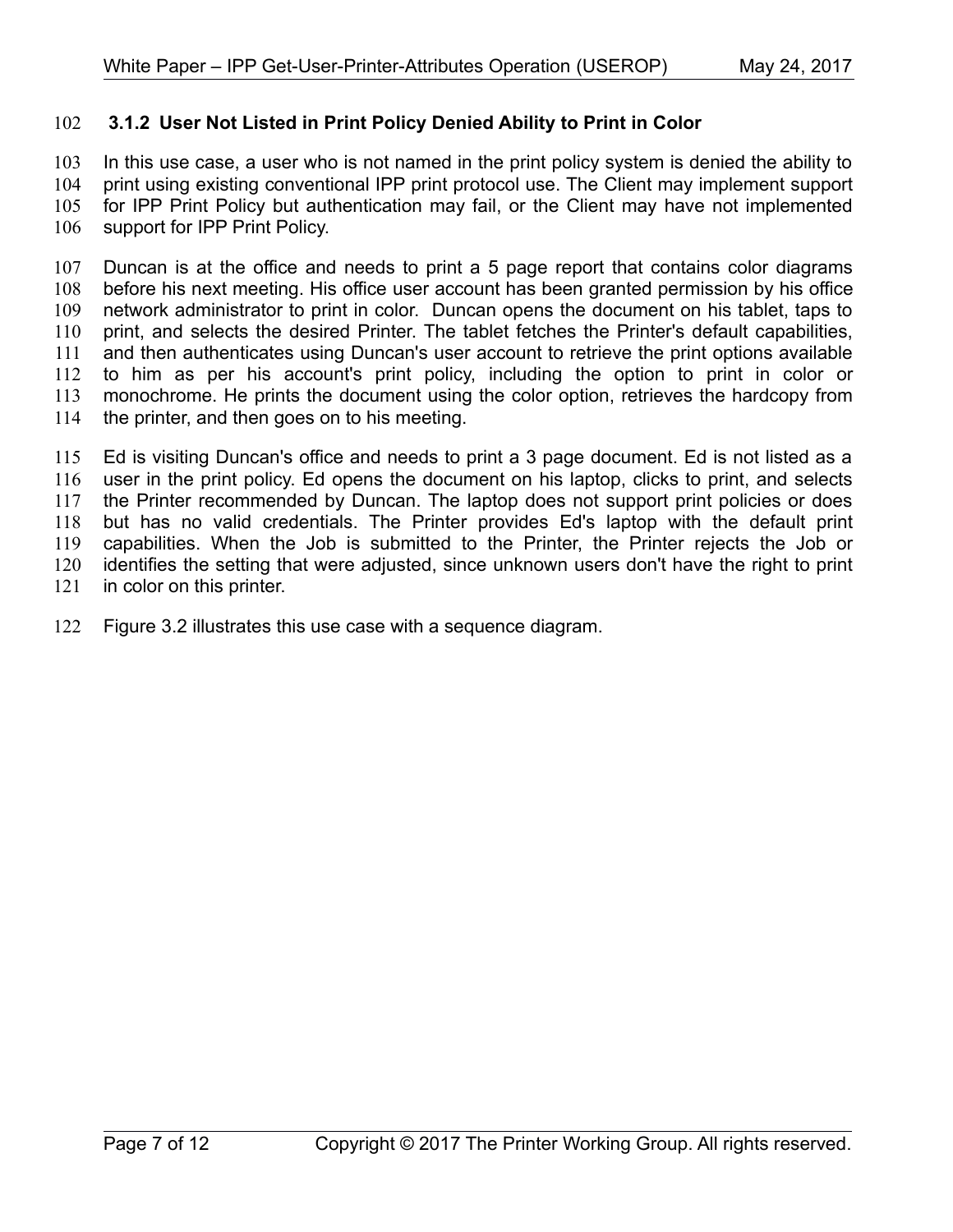

<span id="page-7-0"></span>*Figure 3.2 : Use Case 3.1.2 Sequence Diagram*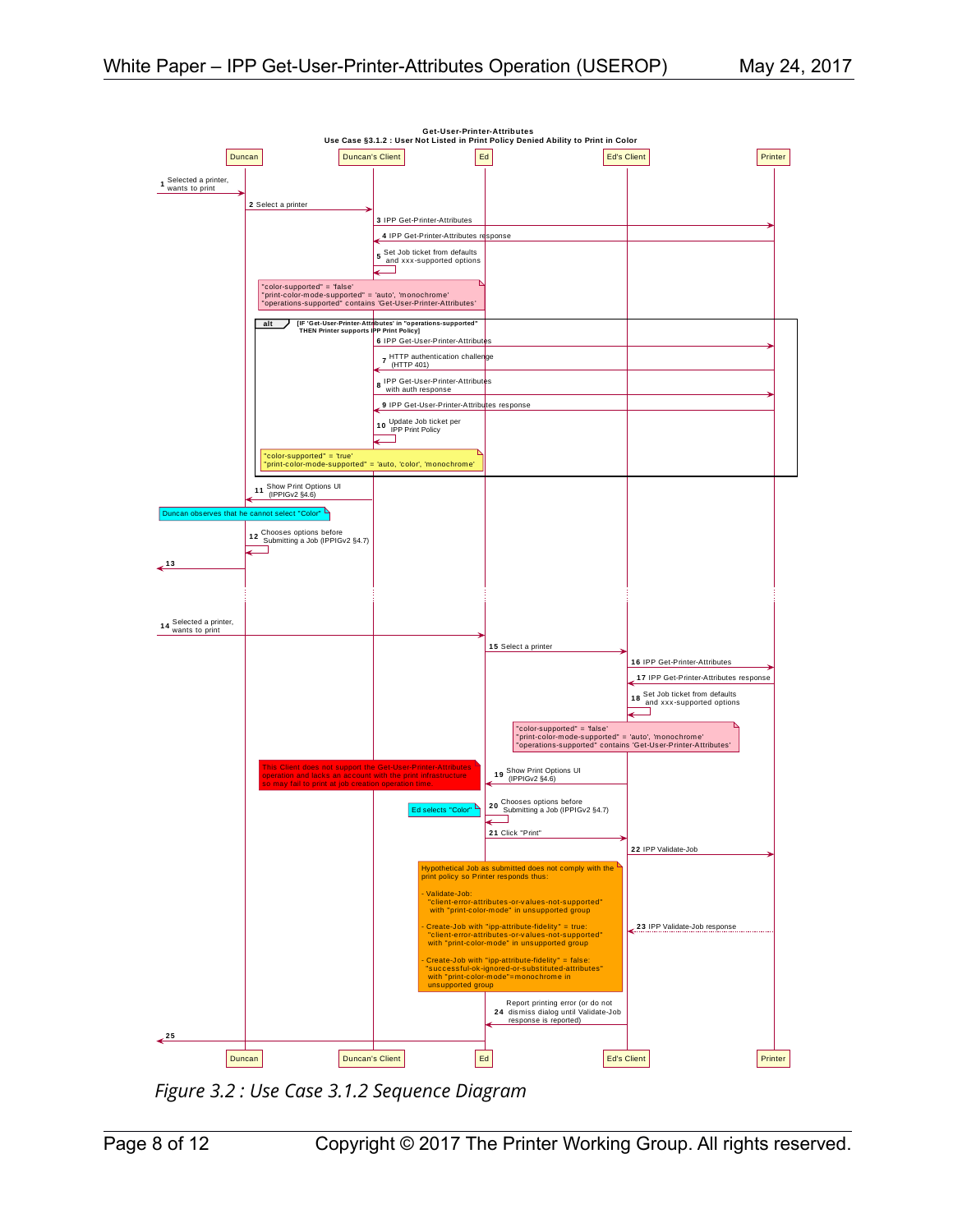#### **3.2 Exceptions** 123

There are no exceptions to the use cases in section [3.1.](#page-4-0) 124

#### **3.3 Out of Scope** 125

- The following are considered out of scope for this document: 126
- 1. Definition of actual print policies. 127
- 2. Definition of how print policy management systems structure and/or organize the sets of users and their policies. 128 129
- 3. Definition of non-IPP protocols that can provide similar functionality. 130

#### **3.4 Design Requirements** 131

- The design requirements for this document are: 132
- 1. Identify an appropriate set of IPP operations that allows a supporting Client to acquire from the target Printer the set of print features available for a particular User. 133 134 135
- 2. Identify an appropriate Printer behavior and expected Client behavior for a nonsupporting Client (i.e. one that is unaware of this new system) can still be a legitimate actor in the print policy system. 136 137 138
- 3. Identify an appropriate set of IPP operations and attributes that allows a Printer to refer a Client to a trusted IPP Print Policy Service, such that the Client can assert that the options it provides with a submitted job do comply with a policy originating from that trusted policy server. 139 140 141 142
- 4. Maintain backward compatibility with existing versions of IPP (IPP/1.1, IPP/2.x). 143
- 5. Register all attributes and operations with IANA. 144
- The design recommendations for this document are: 145
- 1. Recommend suitable authentication methods and guidelines for the use of those methods that could inform the creation of a high quality Client user experience. 146 147

## <span id="page-8-0"></span> **4 Technical Solutions/Approaches** 148

Although the existing Get-Printer-Attributes operation [\[RFC8011\]](#page-10-0) conveys the needed information and could be used for this task, no legacy Clients expect the Printer to respond to a Get-Printer-Attributes operation with an HTTP authentication challenge. A new operation with the appropriate semantics was decided to be the most efficient way to add this facility to the IPP ecosystem. Adding additional operation attributes to the Get-Printer-Attributes operation to cause the Printer to respond with an authentication challenge could be done, but would require updating the core IPP specifications, which is procedurally not desirable. If the Printer were to filter its response or respond with an authentication 149 150 151 152 153 154 155 156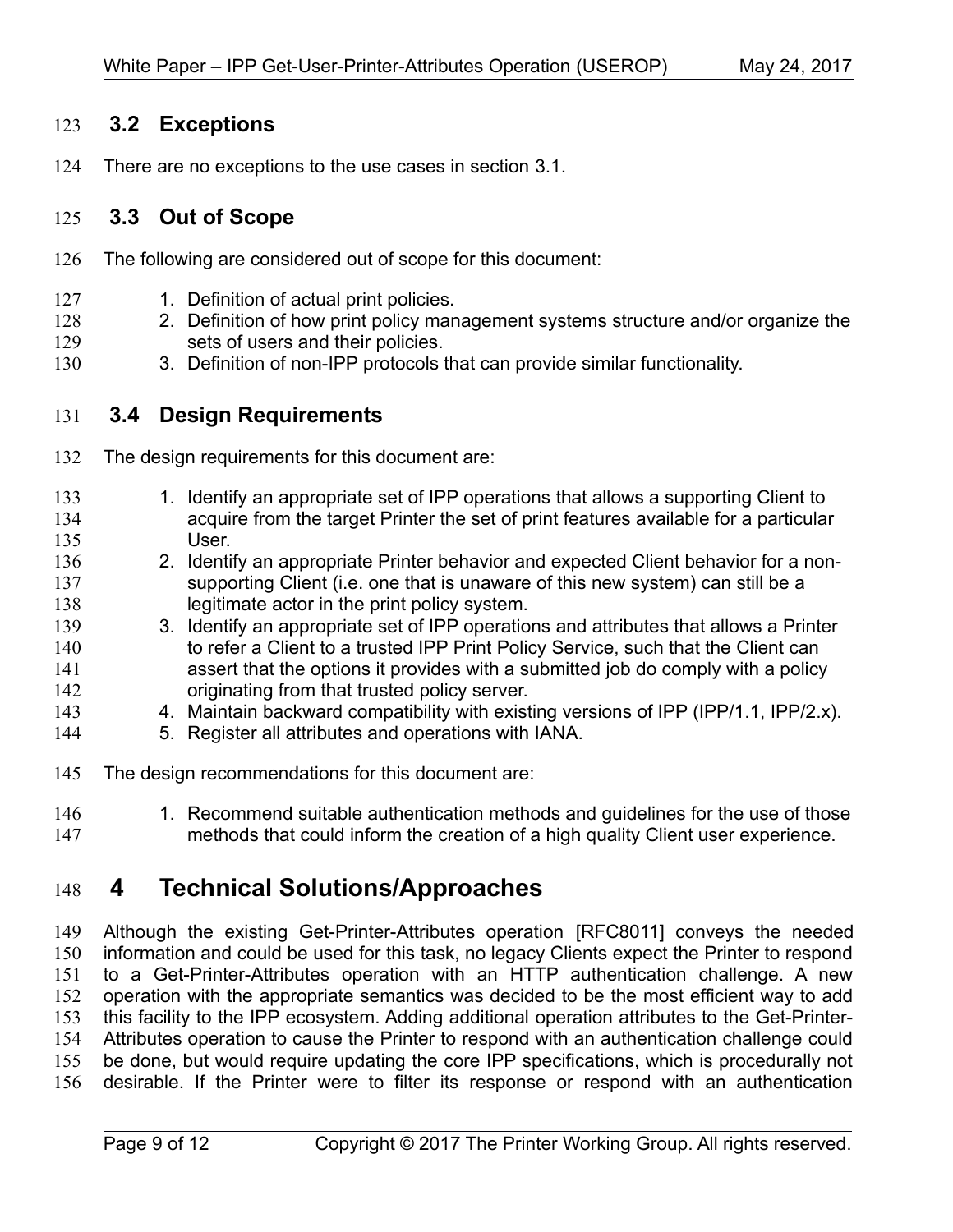challenge if "requesting-user-name" were included in the operation request, that would be a change to existing behavior precedent. 157 158

# **5 IPP Operations** 159

#### **5.1 Get-User-Printer-Attributes Operation** 160

This REQUIRED operation allows a Client to request the values of the attributes of a Printer. The semantics of this operation are identical to the semantics for the Get-Printer-Attributes operation, with the difference that the Client MUST be prepared to respond to an HTTP authentication challenge. The Client detects whether the Printer supports this operation by examining the "operations-supported" attribute [\[RFC8011\].](#page-10-0) 161 162 163 164 165

If the Client initiates the Get-User-Printer-Attributes operation over a non-TLS connection, the Client MUST be prepared to receive an HTTP 426 response to upgrade the connection to TLS [\[RFC2817\].](#page-10-6) The Printer MUST only send Get-User-Printer-Attributes responses over TLS connections. 166 167 168 169

# **6 Internationalization Considerations** 170

For interoperability and basic support for multiple languages, implementations use the "Universal Character Set (UCS) Transformation Format -- 8 bit (UTF-8)" [\[RFC3629\]](#page-10-5) encoding of Unicode [\[UNICODE\]](#page-10-4) [\[ISO10646\]](#page-9-2) and the Unicode Format for Network Interchange [\[RFC5198\].](#page-10-3) 171 172 173 174

## **7 Security Considerations** 175

The security considerations for the Get-User-Printer-Attributes operation are identical to those listed for IPP/1.1 [\[RFC8011\]](#page-10-0) and IPP/2.0 [\[PWG5100.12\].](#page-9-1) 176 177

## **8 References** 178

<span id="page-9-2"></span><span id="page-9-1"></span><span id="page-9-0"></span>

| 179<br>180               | [ISO10646]   | "Information technology -- Universal Coded Character Set (UCS)",<br>ISO/IEC 10646:2011                                                                                            |
|--------------------------|--------------|-----------------------------------------------------------------------------------------------------------------------------------------------------------------------------------|
| 181<br>182<br>183        | [PWG5100.12] | R. Bergman, H. Lewis, I. McDonald, M. Sweet, "IPP/2.0 Second<br>Edition", PWG 5100.12-2011, February 2011,<br>http://ftp.pwg.org/pub/pwg/candidates/cs-ipp20-20110214-5100.12.pdf |
| 184<br>185<br>186<br>187 | [PWG5100.14] | M. Sweet, I. McDonald, A. Mitchell, J. Hutchings, "IPP Everywhere",<br>5100.14-2013, January 2013,<br>http://ftp.pwg.org/pub/pwg/candidates/cs-ippeve10-20130128-<br>5100.14.pdf  |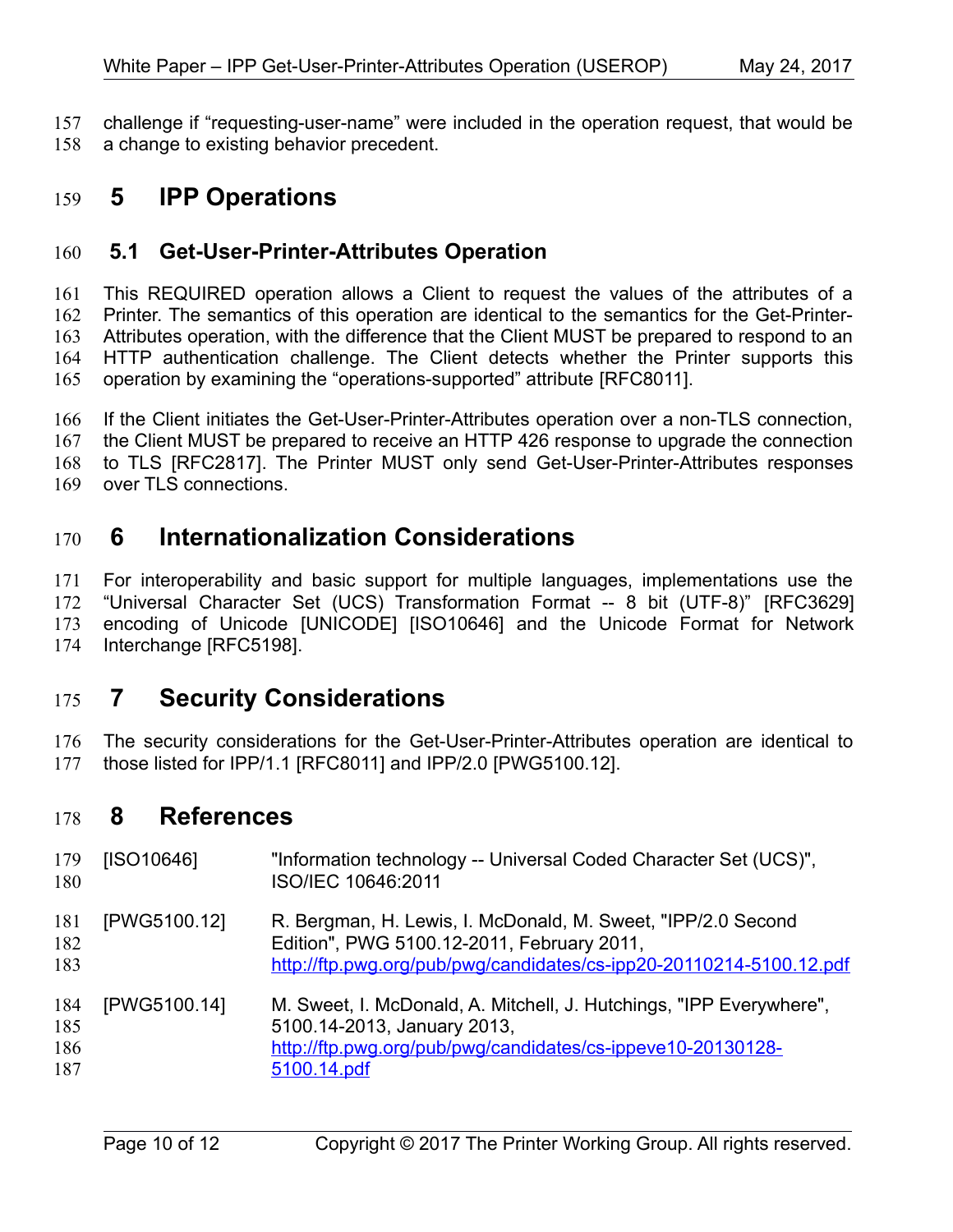<span id="page-10-6"></span><span id="page-10-5"></span><span id="page-10-3"></span><span id="page-10-2"></span><span id="page-10-1"></span>

| 188<br>189<br>190 | [PWG5100.19] | S. Kennedy, "IPP Implementor's Guide v2.0", PWG 5100.19-2015,<br>August 2015, http://ftp.pwg.org/pub/pwg/candidates/cs-ippig20-<br>20150821-5100.19.pdf       |
|-------------------|--------------|---------------------------------------------------------------------------------------------------------------------------------------------------------------|
| 191<br>192        | [RFC2817]    | R. Khare, S. Lawrence, "Upgrading to TLS Within HTTP/1.1", RFC<br>2817, May 2000, https://www.ietf.org/rfc/rfc2817.txt                                        |
| 193<br>194        | [RFC3629]    | F. Yergeau, "UTF-8, a transformation format of ISO 10646", RFC<br>3629, November 2003, https://www.ietf.org/rfc/rfc3629.txt                                   |
| 195<br>196        | [RFC5198]    | J. Klensin, M. Padlipsky, "Unicode Format for Network Interchange",<br>RFC 5198, March 2008, https://www.ietf.org/rfc/rfc5198.txt                             |
| 197<br>198<br>199 | [RFC7230]    | R. Fielding, J. Reschke, "Hypertext Transfer Protocol (HTTP/1.1):<br>Message Syntax and Routing", RFC 7230, June 2014,<br>http://www.ietf.org/rfc/rfc7230.txt |
| 200<br>201<br>202 | [RFC8010]    | M. Sweet, I. McDonald, "Internet Printing Protocol/1.1: Encoding and<br>Transport", RFC 8010, January 2017,<br>https://www.ietf.org/rfc/rfc8010.txt           |
| 203<br>204<br>205 | [RFC8011]    | M. Sweet, I. McDonald, "Internet Printing Protocol/1.1: Model and<br>Semantics", RFC 8011, January 2017,<br>https://www.ietf.org/rfc/rfc8011.txt              |
| 206<br>207<br>208 | [UNICODE]    | The Unicode Consortium, "The Unicode Standard, Version 6.2.0",<br>ISBN 978-1-936213-07-8, September 2012,<br>http://www.unicode.org/versions/Unicode6.2.0/    |

# <span id="page-10-4"></span><span id="page-10-0"></span> **9 Authors' Addresses** 209

- Primary authors: 210
- Smith Kennedy 211
- 11311 Chinden Blvd. MS 506 212
- Boise, ID 83714 213
- [smith.kennedy@hp.com](mailto:smith.kennedy@hp.com) 214
- The authors would also like to thank the following individuals for their contributions to this standard: 215 216
- Mike Sweet Apple Inc. 217
- Ira McDonald High North Inc. 218